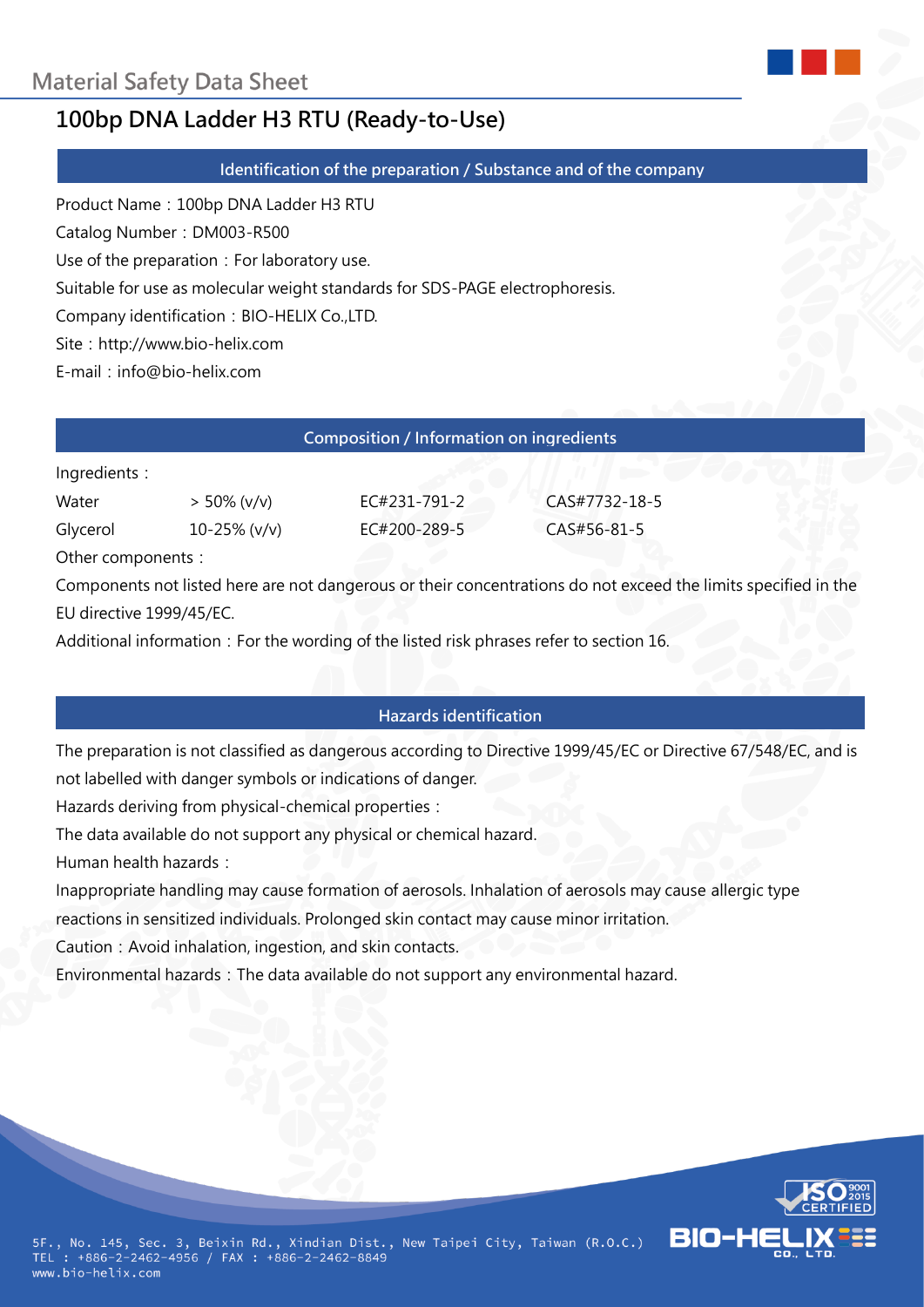

## **First Aid Measures**

Ingestion:

If swallowed, rinse mouth and throat thoroughly with water. Consult a doctor in event of any complaints. Inhalation:

If inhaled, remove victim from area of exposure. If symptoms of irritation or respiratory allergy occur, consult a doctor.

Skin contact:

Generally, the product does not irritate the skin. If symptoms of irritation after prolonged exposure occur, consult a doctor.

Eve contact:

In case of contact, wash out opened eyes with plenty of water for several minutes. Consult a doctor in event of any complaints.

# **Fire-fighting measures**

The preparation cannot cause fire.

Suitable extinguishing agents:

Water spray, Carbon Dioxide, dry chemical powder or appropriate foam.

Not suitable extinguishing agents: None.

Special exposure hazards from decomposition products: Not thoroughly investigated.

Protective equipment: Wear self-contained breathing apparatus and protective clothing.

## **Accidental release measures**

Personal precautions:

Wear appropriate gloves (see Section 8), safety glasses to clean small releases/spillage. In case of vapor/aerosol formation, wear suitable respiratory protection means. Ventilate the area.

Environmental precautions: No special measures required.

Methods for cleaning up:

Absorb spillages with liquid-binding material. Ventilate and wash the area after the spillage is completely removed.

Additional information: No dangerous substances are released.

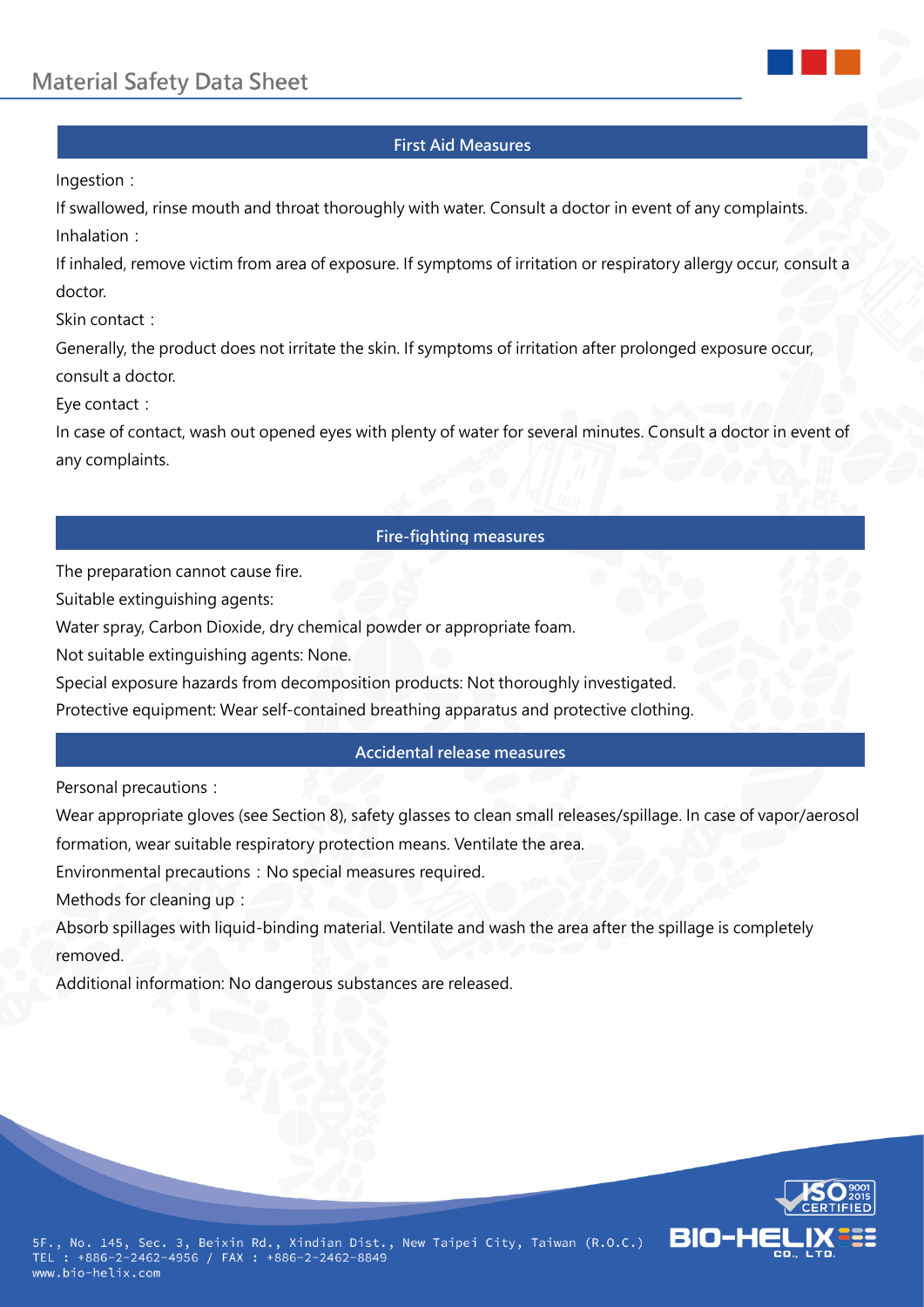

# **Handling and storage**

Handling: No further requirements.

Use appropriate personal protection measures (see Section 8). Avoid any contact with the liquid. Avoid the formation of aerosols. Ventilate area.

Storage: Store at - 20°C.

# **Exposure controls / personal protection**

None other specific requirements relating to the preparation.

Ingredients with limit values that require monitoring at the workplace:

The product does not contain any relevant quantities of materials with critical values that need to be monitored at the workplace.

General protective and hygienic measures:

The usual precautionary measures are the same as for chemicals handling.

Engineering measures:

None specific requirements relating to the preparation.

Personal protection:

- Respiratory protection: No special measures required.

- Hand protection: Wear rubber gloves. None special requirements to rubber.

- Eye protection: No need to wear glasses (goggles) when ordinary operations with the preparation. Safety glasses are recommended during certain operations when aerosol formation is possible.

- Skin protection: The usual precautionary measures accepted in research laboratories, e.g. protective clothes (gowns). None specific requirements.

## **Physical and chemical properties**

Appearance: Liquid. Color:Colorless. Odor: Odorless.  $pH$ -value at 25 $°C$ : 8.0. Boiling point: 100°C. Flash Point: Not applicable. Flammability/autoflammability:The preparation is not flammable/self-igniting. Explosive properties: The preparation does not possess explosive properties. Oxidizing properties: Not applicable. Vapor pressure: Not applicable. Relative density at 20°C :  $\sim$ 1 g/cm<sup>3</sup>.

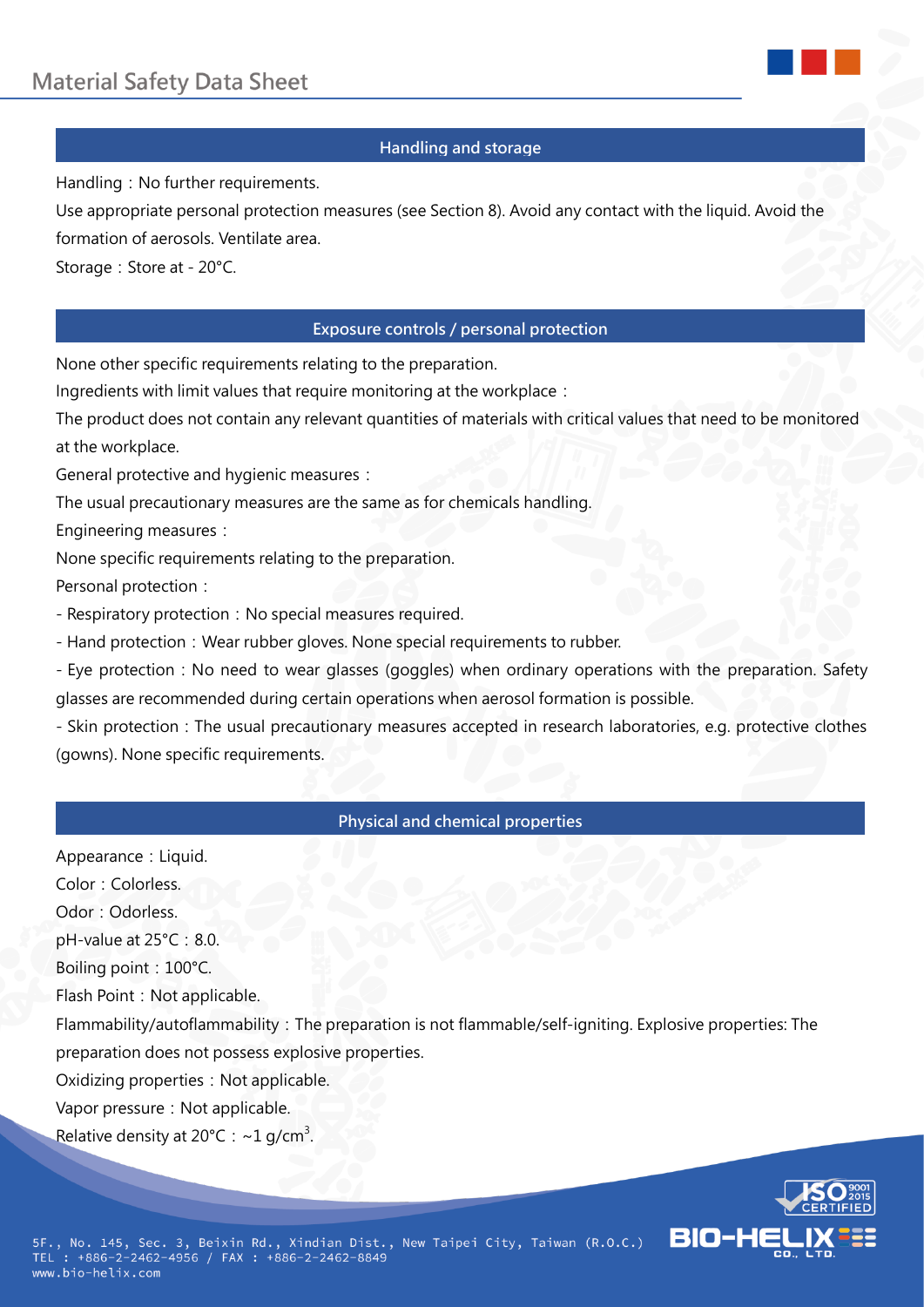Solubility in/miscibility with water: Fully miscible. Fat solubility: Not applicable. Vapor density: Not applicable. Evaporation rate: Not applicable. Conductivity: Not applicable.

#### **Stability and reactivity**

Viscosity: Not viscous.

Stability: Stable under storage conditions (see Section 7). Conditions to avoid: No conditions which may cause dangerous reactions. Possibility of hazardous reactions: No dangerous reactions known. Materials to avoid: No materials which may cause dangerous reactions. Hazardous decomposition products: No dangerous decomposition products known. Hazardous polymerization: Will not occur.

# **Toxicological information**

Routes of exposure:

Inhalation: Inhalation of aerosols may cause allergic type reactions in sensitized individuals. Ingestion: Repeated ingestion or excessive dosage may cause irritation of the gastrointestinal tract. Skin and eye contact: Generally, the product does not irritate the skin and eyes. Prolonged skin or eye contact may cause minor irritation.

Additional toxicological information:

When used and handled according to specifications, the product does not have any harmful effects. The product is not listed in a priority list as foreseen under Council Regulation (EEC) No 793/93 on the evaluation and control of the risks of the existing substances.

## **Ecological information**

Ecotoxicity:

The preparation is considered not dangerous to the environment with respect to mobility, persistence and degradability, bioaccumulation, aquatic toxicity and other data relating to ecotoxicity. Persistence and degradability: The preparation is readily biodegradable.